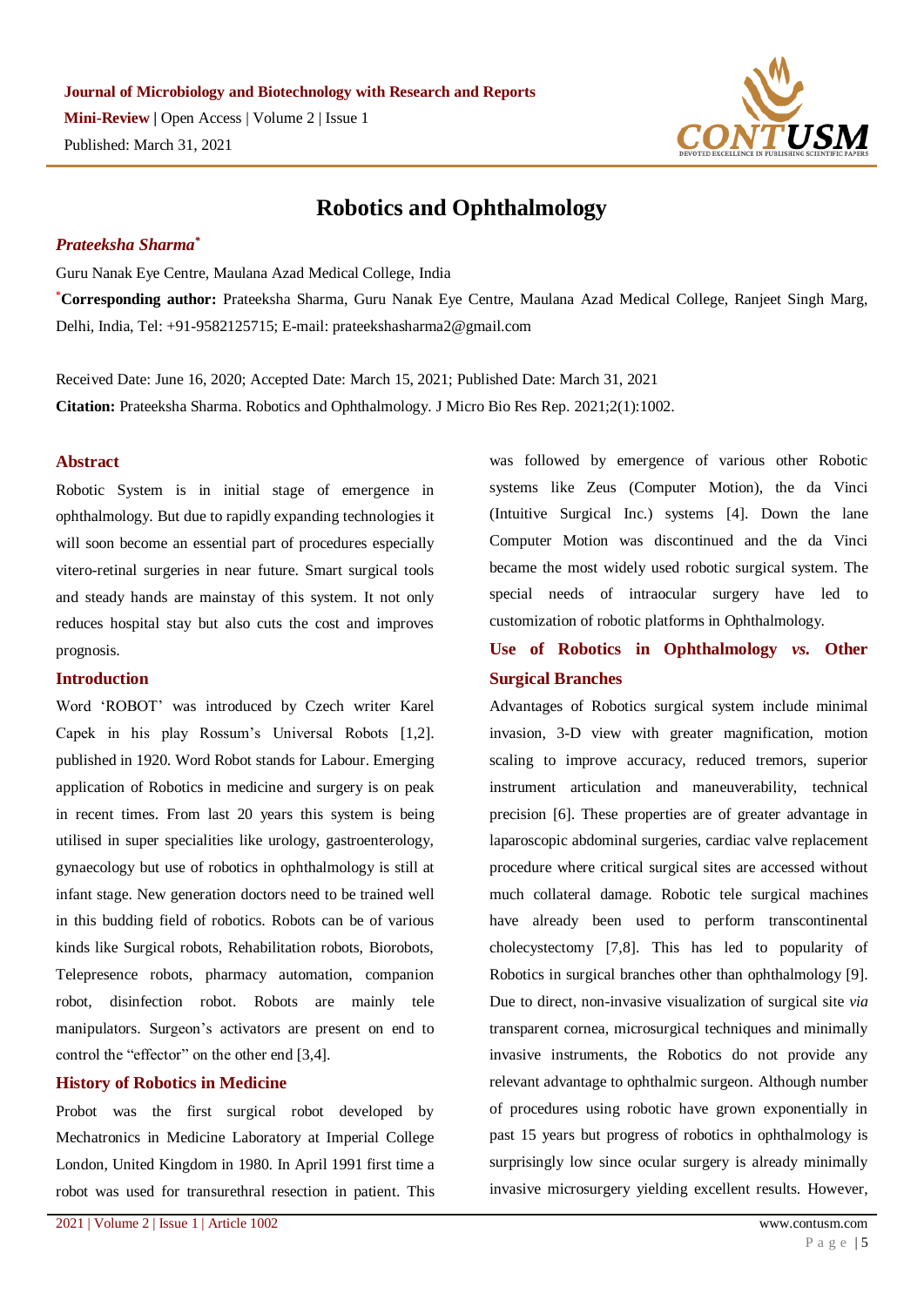the ability of manipulating three surgical instruments at a time along with the cameras provides distinct advantage for Eye surgery. Due to its short learning curve, telemedicine can be provided in subspecialties like Ophthalmology in remote areas as well as developing and underdeveloped nations. International groups like the Robotic Assisted Microsurgical and Endoscopic Society (RAMES) have been organising basic skills training courses since 2009 to help surgeons develop and improve robotic surgery skills. However, Robotic tele manipulators are lacking tactile feedback. But in eye surgery visual feedback can be used to countercheck suture tightness and manipulation. Also, the placement of sutures is much slower than with standard ophthalmic microsurgical instruments leading to longer surgical times. However technical innovations are needed to improve visualization of the surgical field which are worse than normal operating ophthalmic microscope.

## **Discussion**

### **Robotics in Ophthalmology**

Various challenges in robotics surgical system have limited this technology's applicability in ophthalmology. A microsurgical robotic system for intraocular use must satisfy few requirements like ease of manoeuvrability within a defined workspace, capability to exhibit motion of seven degrees of freedom, must have Remote Centre of Motion (RCM), or pivot joint which must be located at entry wound, stereoscopic view, efficient separation of sterile instrumentation from the unsterile, and compatibility with the surgical environment. The da Vinci surgical robot has been tried for various surgeries in porcine and cadaver eyes. Robotics has been tried for corneal perforation repair, capsulorhexis, corneal transplantation, petrygium surgery. It has also been tried for pars plana vitrectomy and intraocular foreign body removal. The da Vinci system include a console for the surgeon to control, an imaging cart and four arms attached to a mobile instrument cart. Three articulated arms of instrument cart carry surgical instruments while fourth manipulate the digital stereoscopic camera to visualize the surgical field. The multiple joints of the instruments provide a full 360 degree of intracorporeal movement called "EndoWrist" technology. Tools include

scissors, dissecting forceps, scalpel, spreaders and few more. Three-dimensional view magnified up to 12 times to 15 times is provided by the fourth arm of the robot which has stereoscopic camera with two light sources. Four articulate of the robotic arms can be manipulated by two telemanipulation handles. Stereo viewer is the optical system present in surgeon's console which provide the three-dimensional view of operating field. Newer version of this system has two surgeon consoles for simultaneous use with two operators. Thus, both surgeons can use the three robotic arms. Limitations of this system include high RCM which makes intraocular movements less controllable and intra-operative visualization. These motions are different from movement of surgeon's arms with restricted range of motion. Thus, procedures like capsulorhexis are difficult to perform. Secondly video capture system does not yield details of a sophisticated optical microscope. This results in longer surgical time compared to manual surgery. Newer modifications like Si HD model are developed to solely for purpose of intraocular surgery where RCM is located near entry wound. Also, Human hand is mimicked by micro hand of Robot. Surgeon's accuracy increased by 5 times to 10 times with robotic assistance. However, no system has been capable of performing a complete ocular surgical procedure, including both anterior and posterior intraocular surgeries. IRISS (Intraocular Robotic Interventional and Surgical System), A joint effort of Jules Stein Eye Institute and UCLA department of Mechanical and Aerospace Engineering, is designed to perform both anterior and posterior segment intraocular surgery. It can be used for continuous curvilinear capsulorhexis; infusion-aspiration of cortex, core vitrectomy, induction of PVD along with micro cannulation of a temporal retinal vein. Compared to da Vinci, IRISS has increased range of motion, dexterity and accuracy. However, with the IRISS, the surgical manipulator RCM needs to be manually aligned to the incision made in the porcine eye which takes lot of time and energy to overcome movements between eye and manipulator. Clinical application of IRISS is restricted as patient is not under general anaesthesia and slightest head movement can cause severe damage. The use of Femtosecond (FS) laser a